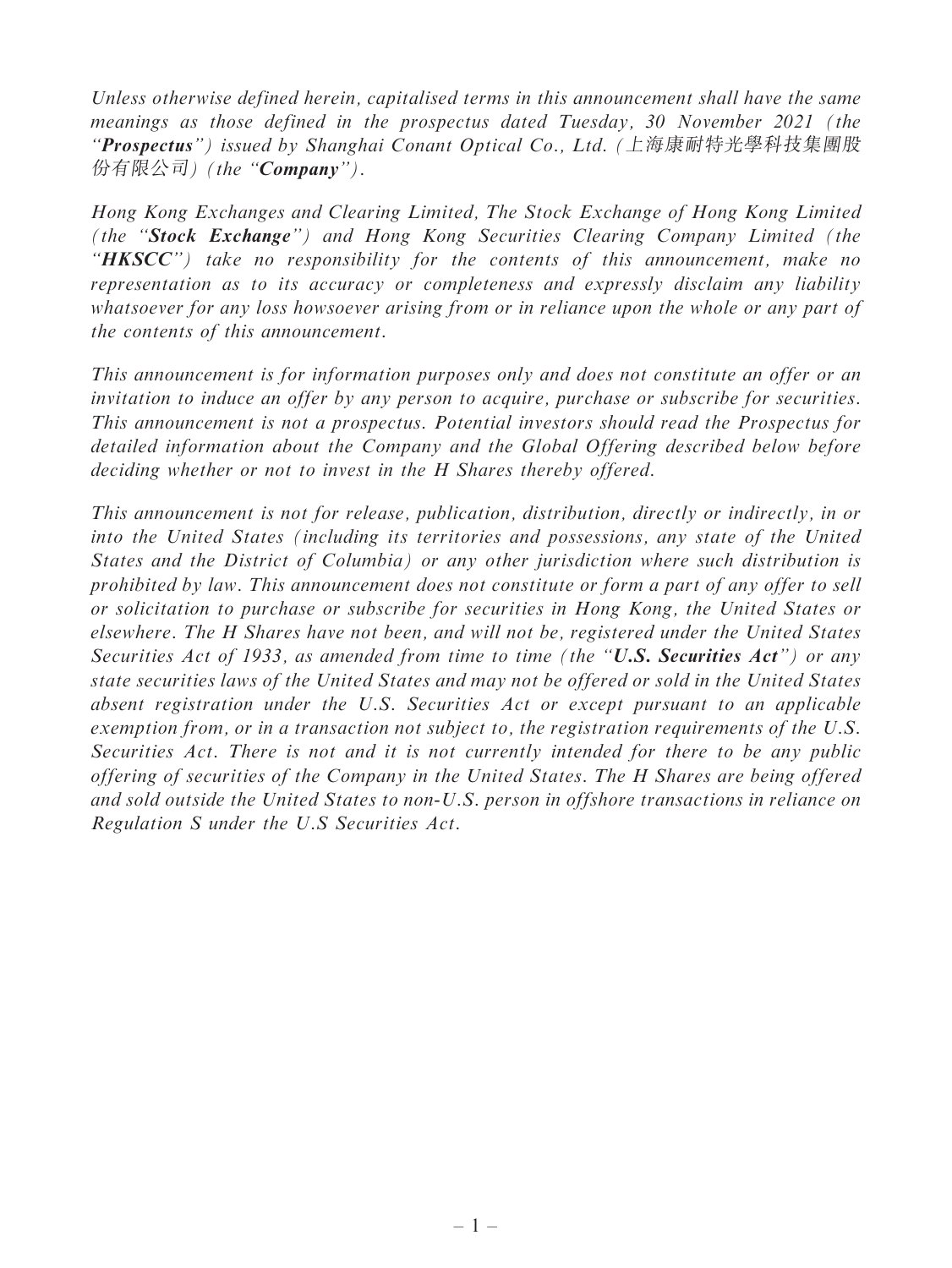In connection with the Global Offering, Guotai Junan Securities (Hong Kong) Limited, as stabilising manager (the "**Stabilising Manager**"), its affiliates or any person acting for it and on behalf of the Underwriters, may over-allocate H Shares or effect transactions with a view to stabilising or supporting the market price of the H Shares at a level higher than that which might otherwise prevail for a limited period after the Listing Date. However, there is no obligation on the Stabilising Manager, its affiliates or any person acting for it, to conduct any such stabilising action, which, if commenced, will be done at the sole and absolute discretion of the Stabilising Manager, its affiliates or any person acting for it, and may be discontinued at any time. Any such stabilising activity is required to be brought to an end on the 30th day after the last day for the lodging of applications under the Hong Kong Public Offering. Such stabilisation action, if commenced, may be effected in all jurisdictions where it is permissible to do so, in each case in compliance with all applicable laws, rules and regulatory requirements, including the Securities and Futures (Price Stabilizing) Rules (Chapter 571 W of the Laws of Hong Kong), as amended, made under the Securities and Futures Ordinance (Chapter 571 of the Laws of Hong Kong).

Potential investors should be aware that stabilising action cannot be taken to support the price of the H Shares for longer than the stabilisation period which begins on the Listing Date, and is expected to expire on Saturday, 8 January 2022, the 30th day after the last day for the lodging of applications under the Hong Kong Public Offering. After this date, no further stabilising action may be taken, and demand for the H Shares, and therefore the price of the H Shares, could fall.

Potential investors of the H Shares should note that the Sole Global Coordinator (for itself and on behalf of the Hong Kong Underwriters) shall be entitled to terminate their obligations under the Hong Kong Underwriting Agreement with immediate effect upon the occurrence of any of the events set out in the paragraph headed "Underwriting  $-$ Underwriting Arrangements and Expenses  $-$  Hong Kong Underwriting Agreement  $-$ Grounds for Termination" in the Prospectus at any time prior to  $8:00$  a.m. (Hong Kong time) on the Listing Date (which is currently expected to be on Thursday, 16 December 2021.)

The Hong Kong Offer Shares will be offered to the public in Hong Kong subject to the terms and conditions set out in the Prospectus. The Hong Kong Offer Shares will not be offered to any person who is outside Hong Kong and/or not resident in Hong Kong.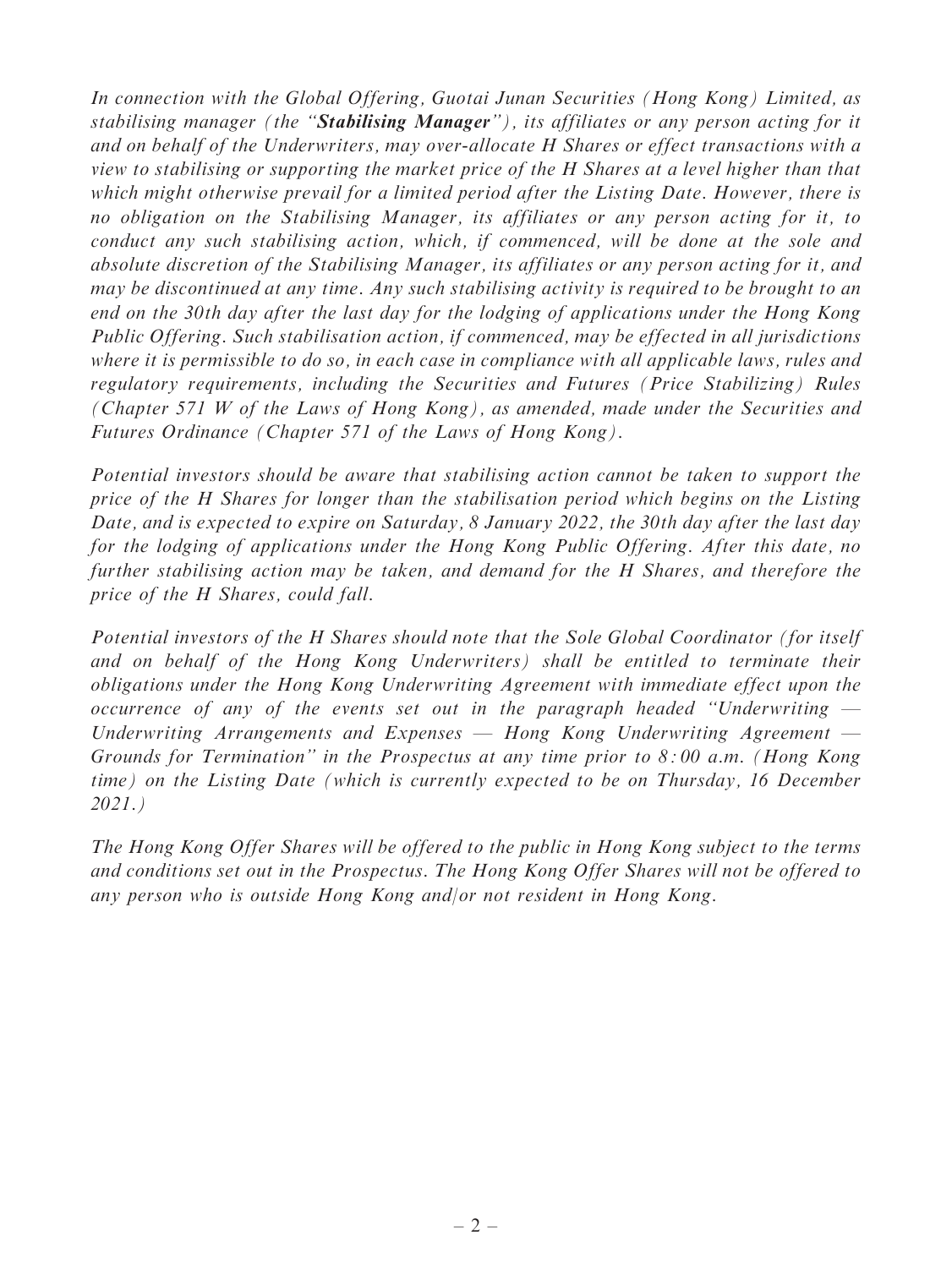

# Shanghai Conant Optical Co., Ltd. 上 海 康 耐 特 光 學 科 技 集 團 股 份 有 限 公 司

(A joint stock company incorporated in the People's Republic of China with limited liability)

#### GLOBAL OFFERING

| Number of Offer Shares under the Global Offering : | 121,600,000 H Shares (subject to the Over-allotment Option)                                                                                                                                                  |
|----------------------------------------------------|--------------------------------------------------------------------------------------------------------------------------------------------------------------------------------------------------------------|
| Number of Hong Kong Offer Shares :                 | 12,160,000 H Shares (subject to reallocation)                                                                                                                                                                |
| Number of International Placing Shares :           | 109,440,000 H Shares (subject to reallocation and the<br><b>Over-allotment Option</b> )                                                                                                                      |
| <b>Maximum Offer Price:</b>                        | HK\$6.10 per H Share, plus brokerage of 1.00%, SFC<br>transaction levy of 0.0027% and Stock Exchange trading<br>fee of 0.005% (payable in full on application in Hong Kong<br>dollars and subject to refund) |
|                                                    | Nominal Value : RMB1.00 per H Share                                                                                                                                                                          |
| Stock Code : 2276                                  |                                                                                                                                                                                                              |
|                                                    |                                                                                                                                                                                                              |

Sole Sponsor



Guotai Junan Capital Limited

Sole Global Coordinator, Sole Bookrunner and Joint Lead Manager



Guotai Junan Securities (Hong Kong) Limited

Joint Lead Managers



HTF SECURITIES LIMITED



HTF Securities Limited Ever-Long Securities Company Limited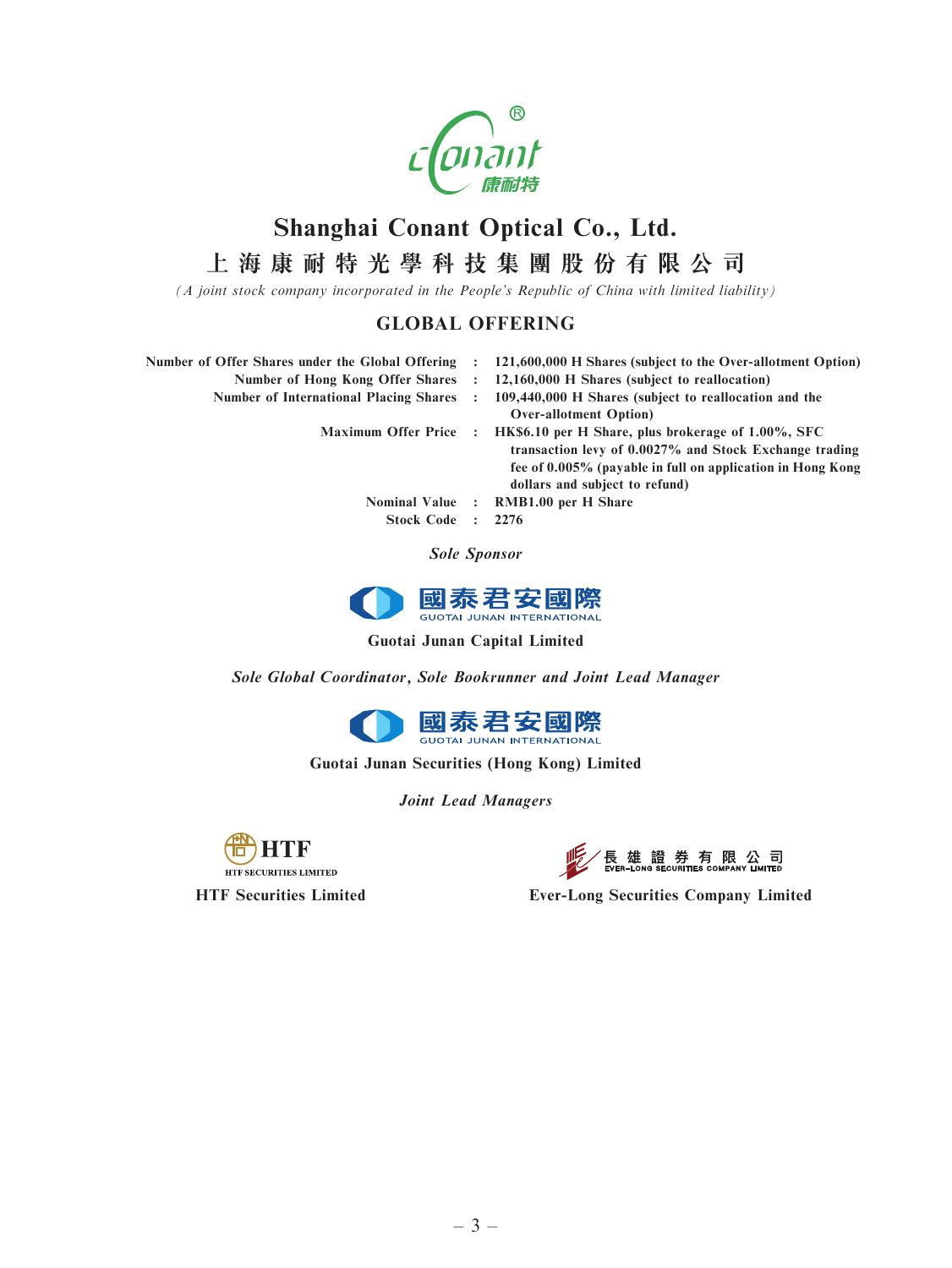#### IMPORTANT NOTICE TO INVESTORS: FULLY ELECTRONIC APPLICATION PROCESS

We have adopted a fully electronic application process for the Hong Kong Public Offering. We will not provide printed copies of the Prospectus or printed copies of any application forms to the public in relation to the Hong Kong Public Offering.

The Prospectus is available at the website of the Stock Exchange at www.hkexnews.hk under the "HKEXnews > New Listings > New Listing Information" section, and our website at www.conantoptical.com.cn. If you require a printed copy of the Prospectus, you may download and print from the website addresses above.

To apply for the Hong Kong Offer Shares, you may:

- (1) apply online through the White Form eIPO service through the designated website www.eipo.com.hk; or
- (2) apply through the CCASS EIPO service to electronically cause HKSCC Nominees to apply on your behalf, including by:
	- (i) instructing your broker or custodian who is a CCASS Clearing Participant or a CCASS Custodian Participant to give electronic application instructions via CCASS terminals to apply for the Hong Kong Offer Shares on your behalf; or
	- (ii) (if you are an existing CCASS Investor Participant) giving electronic application instructions through the CCASS Internet System (https://ip.ccass.com) or through the CCASS Phone System by calling  $+852$ 2979 7888 (using the procedures in HKSCC's ''An Operating Guide for Investor Participants'' in effect from time to time). HKSCC can also input electronic application instructions for CCASS Investor Participants through HKSCC's Customer Service Center at 1/F, One & Two Exchange Square, 8 Connaught Place, Central, Hong Kong by completing an input request.

If you have any question about the application for the Hong Kong Offer Shares, you may call the enquiry hotline of our H Share Registrar and White Form eIPO Service Provider, Computershare Hong Kong Investor Services Limited, at +852 2862 8690 on the following dates:

- Tuesday, 30 November  $2021 9:00$  a.m. to  $9:00$  p.m.
- Wednesday, 1 December  $2021 9:00$  a.m. to  $9:00$  p.m.
- Thursday, 2 December  $2021 9:00$  a.m. to  $9:00$  p.m.
- Friday, 3 December  $2021 9:00$  a.m. to  $9:00$  p.m.
- Saturday, 4 December  $2021 9:00$  a.m. to  $6:00$  p.m.
- Sunday, 5 December  $2021 9:00$  a.m. to  $6:00$  p.m.
- Monday, 6 December  $2021 9:00$  a.m. to  $9:00$  p.m.
- Tuesday, 7 December  $2021 9:00$  a.m. to  $9:00$  p.m.
- Wednesday, 8 December  $2021 9:00$  a.m. to  $9:00$  p.m.
- Thursday, 9 December  $2021 9:00$  a.m. to  $12:00$  noon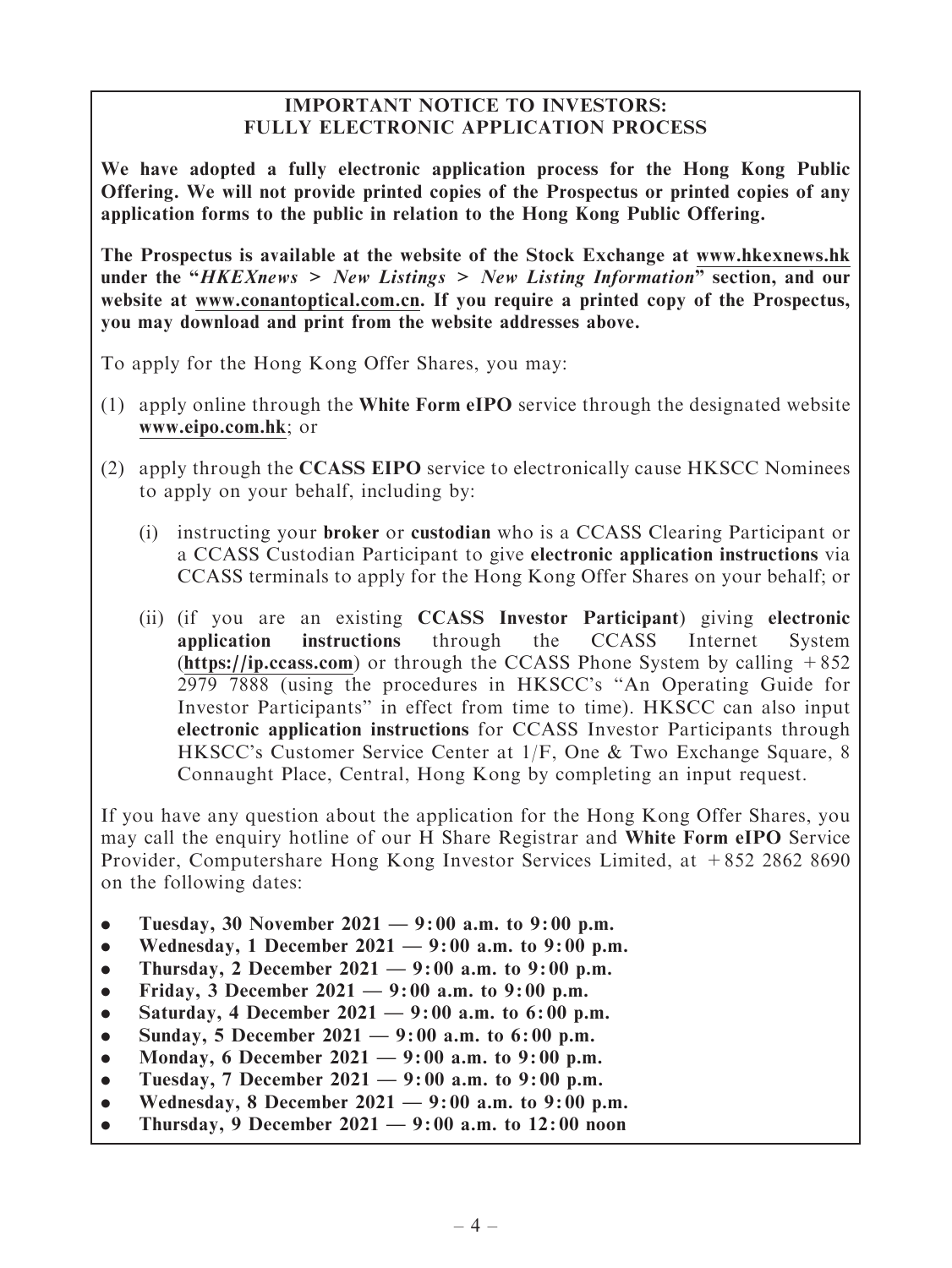We will not provide any physical channels to accept any application for the Hong Kong Offer Shares by the public. The contents of the electronic version of the Prospectus are identical to the printed prospectus as registered with the Registrar of Companies in Hong Kong pursuant to Section 342C of the Companies (Winding Up and Miscellaneous Provisions) Ordinance.

If you are an intermediary, broker or agent, please remind your customers, clients or principals, as applicable, that the Prospectus is available online at the website addresses above.

Please refer to the section headed ''How to Apply for Hong Kong Offer Shares'' in the Prospectus for further details of the procedures through which you can apply for the Hong Kong Offer Shares electronically.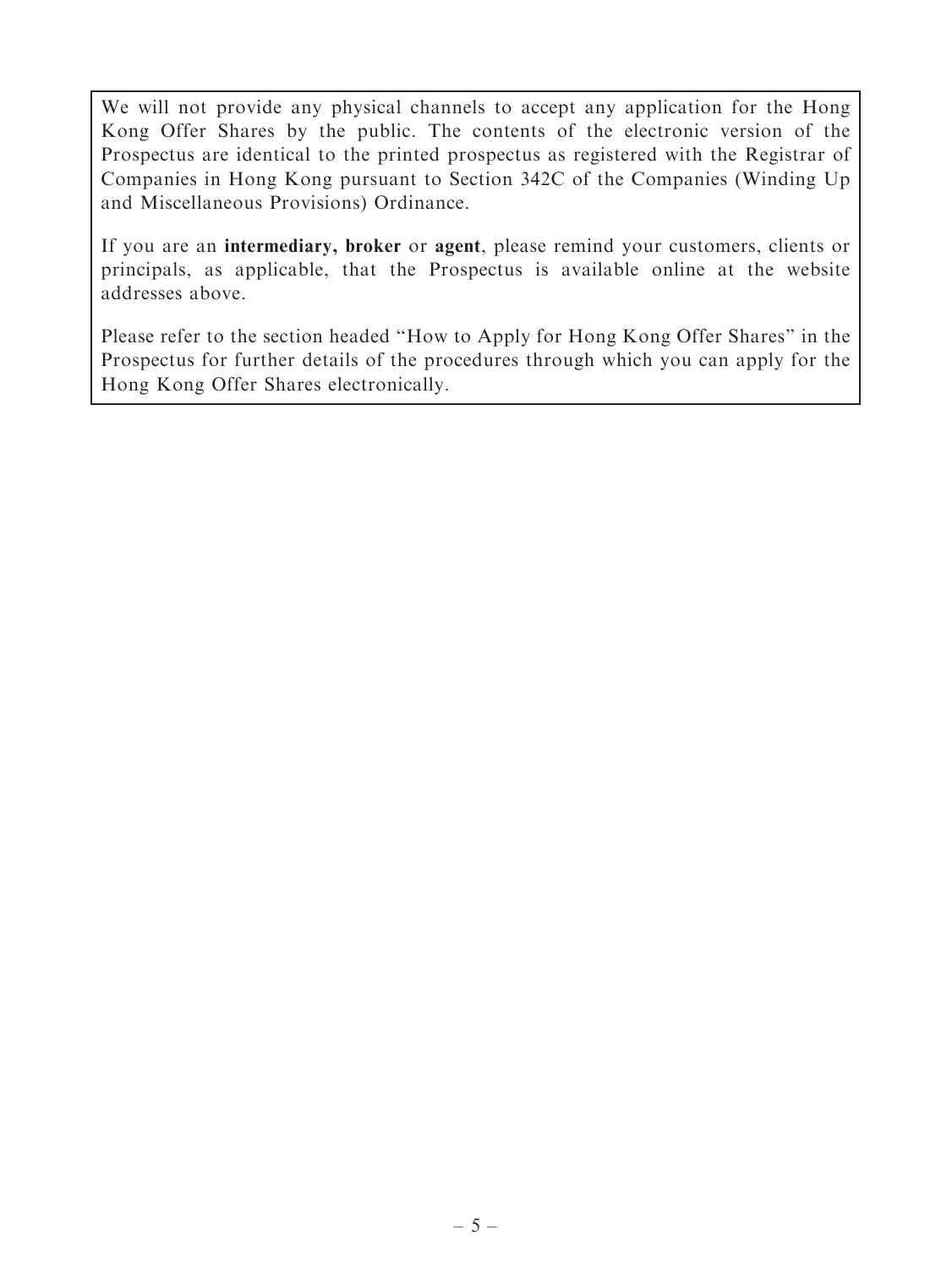Your application through the White Form eIPO service or the CCASS EIPO service must be for a minimum of 500 Hong Kong Offer Shares and in one of the numbers set out in the table below. You are required to pay the amount next to the number you select.

Shanghai Conant Optical Co., Ltd.

| (HK\$6.10 per Hong Kong Offer Share)<br>NUMBER OF HONG KONG OFFER SHARES THAT MAY BE APPLIED FOR AND PAYMENTS |             |                |             |                |                 |                   |               |
|---------------------------------------------------------------------------------------------------------------|-------------|----------------|-------------|----------------|-----------------|-------------------|---------------|
|                                                                                                               |             |                |             |                |                 | No. of Hong       |               |
| Kong Offer                                                                                                    | Amount      | Kong Offer     | Amount      | Kong Offer     | Amount          | Kong Offer        | Amount        |
| Shares applied                                                                                                | payable on  | Shares applied | payable on  | Shares applied | payable on      | Shares applied    | payable on    |
| for                                                                                                           | application | for            | application | for            | application     | for               | application   |
|                                                                                                               | HK\$        |                | HK\$        |                | HK\$            |                   | HK\$          |
| 500                                                                                                           | 3,080.73    | 9,000          | 55,453.23   | 200,000        | 1,232,293.94    | 1,500,000         | 9,242,204.55  |
| 1,000                                                                                                         | 6,161.47    | 10,000         | 61,614.70   | 250,000        | 1,540,367.43    | 2,000,000         | 12,322,939.40 |
| 1,500                                                                                                         | 9,242.21    | 20,000         | 123,229.39  | 300,000        | 1,848,440.91    | 2,500,000         | 15,403,674.25 |
| 2,000                                                                                                         | 12,322.94   | 30,000         | 184,844.09  | 350,000        | 2,156,514.40    | 3,000,000         | 18,484,409.10 |
| 2,500                                                                                                         | 15,403.67   | 40,000         | 246,458.79  | 400,000        | 2,464,587.88    | 3,500,000         | 21,565,143.95 |
| 3,000                                                                                                         | 18,484.41   | 50,000         | 308,073.49  | 450,000        | 2,772,661.37    | 4,000,000         | 24,645,878.80 |
| 3,500                                                                                                         | 21,565.15   | 60,000         | 369,688.18  | 500,000        | 3,080,734.85    | 5,000,000         | 30,807,348.50 |
| 4,000                                                                                                         | 24,645.88   | 70,000         | 431,302.88  | 600,000        | 3,696,881.82    | $6,080,000^{(1)}$ | 37,461,735.78 |
| 5,000                                                                                                         | 30,807.35   | 80,000         | 492,917.58  | 700,000        | 4,313,028.79    |                   |               |
| 6,000                                                                                                         | 36,968.82   | 90,000         | 554,532.27  | 800,000        | 4,929,175.76    |                   |               |
| 7,000                                                                                                         | 43,130.29   | 100,000        | 616,146.97  | 900,000        | 5, 545, 322. 73 |                   |               |
| 8,000                                                                                                         | 49,291.76   | 150,000        | 924,220.46  | 1,000,000      | 6, 161, 469. 70 |                   |               |

(1) Maximum number of Hong Kong Offer Shares you may apply for.

No application for any other number of the Hong Kong Offer Shares will be considered and any such application is liable to be rejected.

## THE LISTING APPLICATION

Application has been made by the Company to the Listing Committee for the listing of, and permission to deal in, the H Shares to be issued by the Company pursuant to the Global Offering (including any additional H Shares which may be issued pursuant to the exercise of the Over-allotment Option) and the Converted H Shares.

## STRUCTURE OF THE GLOBAL OFFERING

The Global Offering comprises:

- . the Hong Kong Public Offering of 12,160,000 H Shares (subject to reallocation) in Hong Kong, representing 10% of the total number of Offer Shares initially available under the Global Offering; and
- . the International Placing of 109,440,000 H Shares (subject to reallocation and the Over-allotment Option), representing 90% of the total number of Offer Shares initially available under the Global Offering.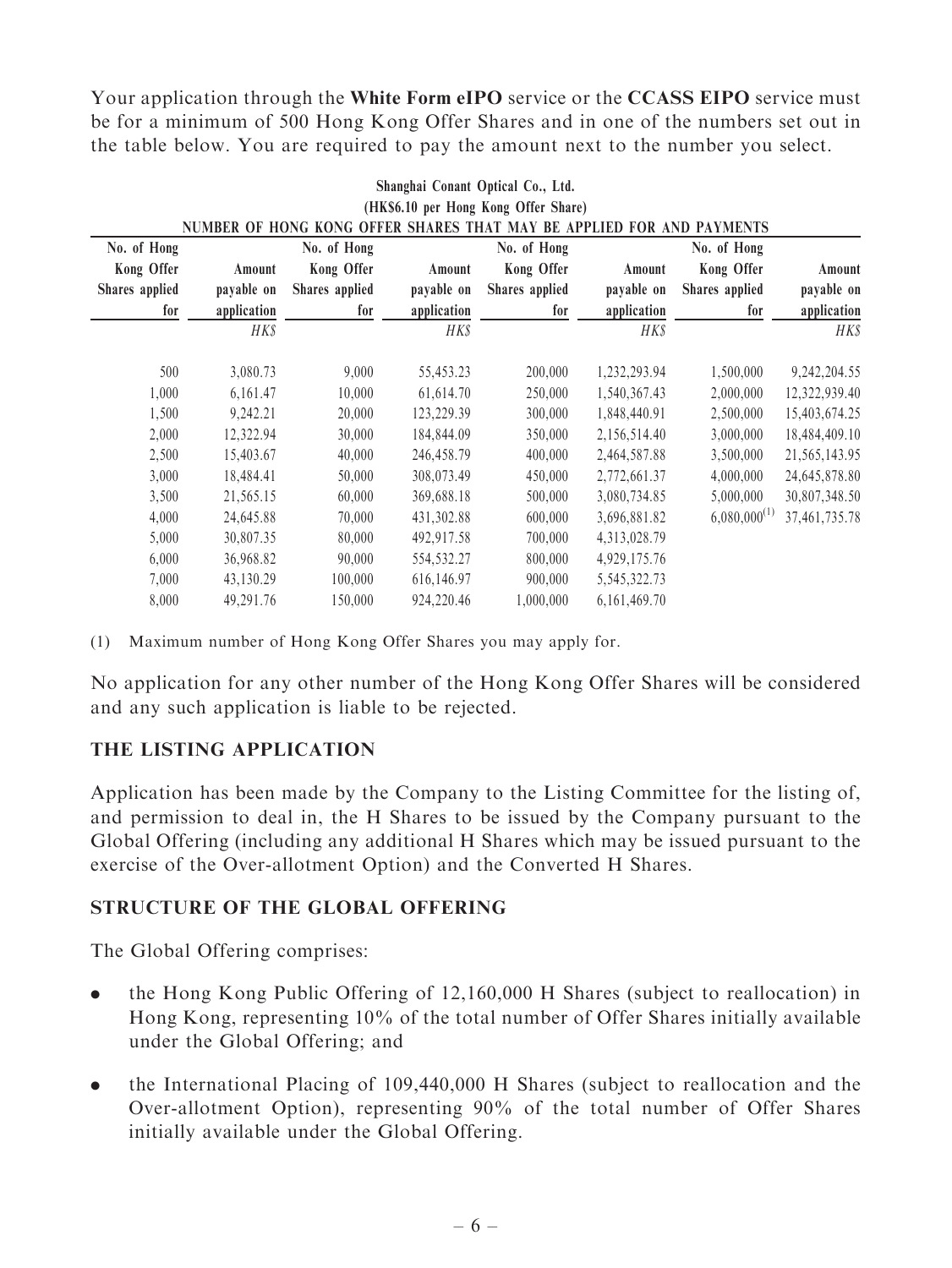The allocation of the Offer Shares between the Hong Kong Public Offering and the International Placing will be subject to reallocation as described in the section headed "Structure and Conditions of the Global Offering" in the Prospectus.

In particular, subject to the requirements under Practice Note 18 of the Listing Rules and Guidance Letter HKEX-GL91-18, the Sole Global Coordinator may, at its sole discretion, reallocate Offer Shares from the International Placing to the Hong Kong Public Offering to satisfy valid applications under the Hong Kong Public Offering. In accordance with Guidance Letter HKEX-GL91-18 issued by the Stock Exchange, if such reallocation is done other than pursuant to Practice Note 18 of the Listing Rules, the maximum total number of Offer Shares under the Hong Kong Public Offering following such reallocation shall be not more than 24,320,000 Offer Shares, representing 20% of the total number of the Offer Shares initially available under the Global Offering and the final Offer Price shall be fixed at the bottom end of the indicative Offer Price range (i.e. HK\$4.46 per Offer Share) stated in the Prospectus.

Under the International Underwriting Agreement, the Company is expected to grant the Over-allotment Option to the International Underwriters, exercisable by the Sole Global Coordinator (for itself and on behalf of the International Underwriters), at any time from the Listing Date until Saturday, 8 January 2022, being the 30th day from the date of the last day of lodging applications under the Hong Kong Public Offering, to require the Company to allot and issue up to and not more than 18,240,000 additional H Shares (representing 15% of the number of Offer Shares initially available under the Global Offering) at the Offer Price to cover over-allocations in the International Placing, if any.

In the event the Over-allotment Option is exercised, an announcement will be made by the Company on the Company's website at www.conantoptical.com.cn and the website of the Stock Exchange at www.hkexnews.hk, respectively.

## PRICING

The Offer Price will not be more than HK\$6.10 per Offer Share and is expected to be not less than HK\$4.46 per Offer Share, unless otherwise announced. Applicants for the Hong Kong Offer Shares are required to pay, on application, the maximum Offer Price of HK\$6.10 per Offer Share together with brokerage of 1.00%, SFC transaction levy of 0.0027% and Stock Exchange trading fee of 0.005%, subject to refund if the Offer Price as finally determined is less than HK\$6.10 per Offer Share.

Prospective investors should be aware that the Offer Price to be determined on the Price Determination Date may be, but is not expected to be, lower than the indicative Offer Price range stated in the Prospectus.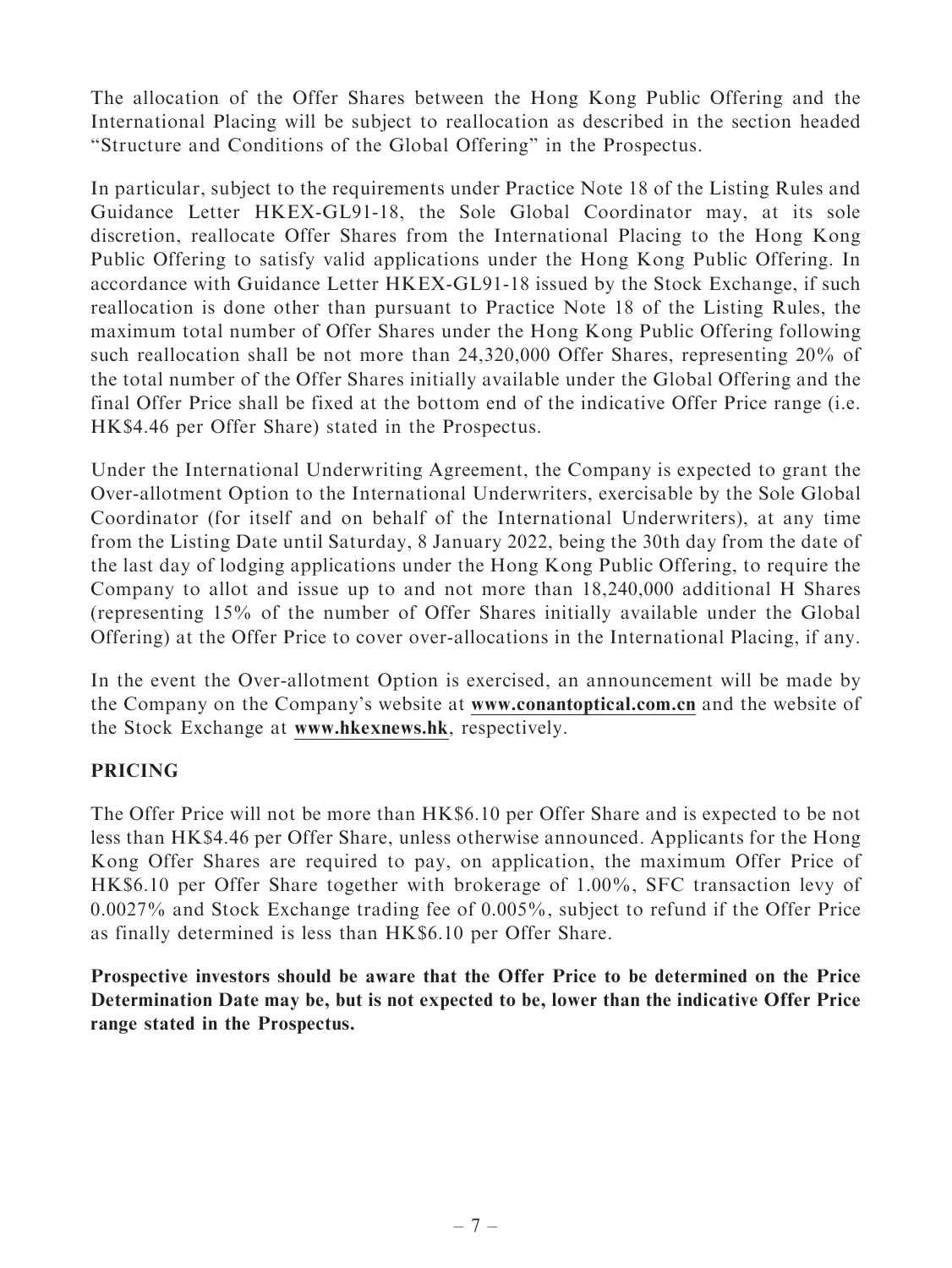### EXPECTED TIMETABLE

|                                                                                                                                                                                                                                                                                                                                                                                                                            | Tuesday, 30 November 2021 |
|----------------------------------------------------------------------------------------------------------------------------------------------------------------------------------------------------------------------------------------------------------------------------------------------------------------------------------------------------------------------------------------------------------------------------|---------------------------|
| Latest time for completing electronic applications under<br>the White Form eIPO service through the designated                                                                                                                                                                                                                                                                                                             |                           |
|                                                                                                                                                                                                                                                                                                                                                                                                                            | Thursday, 9 December 2021 |
|                                                                                                                                                                                                                                                                                                                                                                                                                            | Thursday, 9 December 2021 |
| Latest time for giving electronic                                                                                                                                                                                                                                                                                                                                                                                          |                           |
|                                                                                                                                                                                                                                                                                                                                                                                                                            | Thursday, 9 December 2021 |
| Latest time to complete payments for White Form eIPO<br>applications by effecting internet banking transfer(s)                                                                                                                                                                                                                                                                                                             |                           |
|                                                                                                                                                                                                                                                                                                                                                                                                                            | Thursday, 9 December 2021 |
| If you are instructing your broker or custodian who is a CCASS Clearing Participant or a<br>CCASS Custodian Participant to give electronic application instructions via CCASS<br>terminals to apply for the Hong Kong Offer Shares on your behalf, you are advised to<br>contact your broker or custodian for the latest time for giving such instructions which<br>may be different from the latest time as stated above. |                           |
|                                                                                                                                                                                                                                                                                                                                                                                                                            | Thursday, 9 December 2021 |
| Expected Price Determination Date  Thursday, 9 December 2021                                                                                                                                                                                                                                                                                                                                                               |                           |
| Announcement of the Offer Price, the level of<br>indications of interest in the International Placing,<br>the level of applications in the Hong Kong Public<br>Offering and the basis of allocation of the Hong                                                                                                                                                                                                            |                           |

Kong Offer Shares on our website at

www.conantoptical.com.cn and the website of the Stock Exchange at www.hkexnews.hk on. . . . . . . . . . Wednesday, 15 December 2021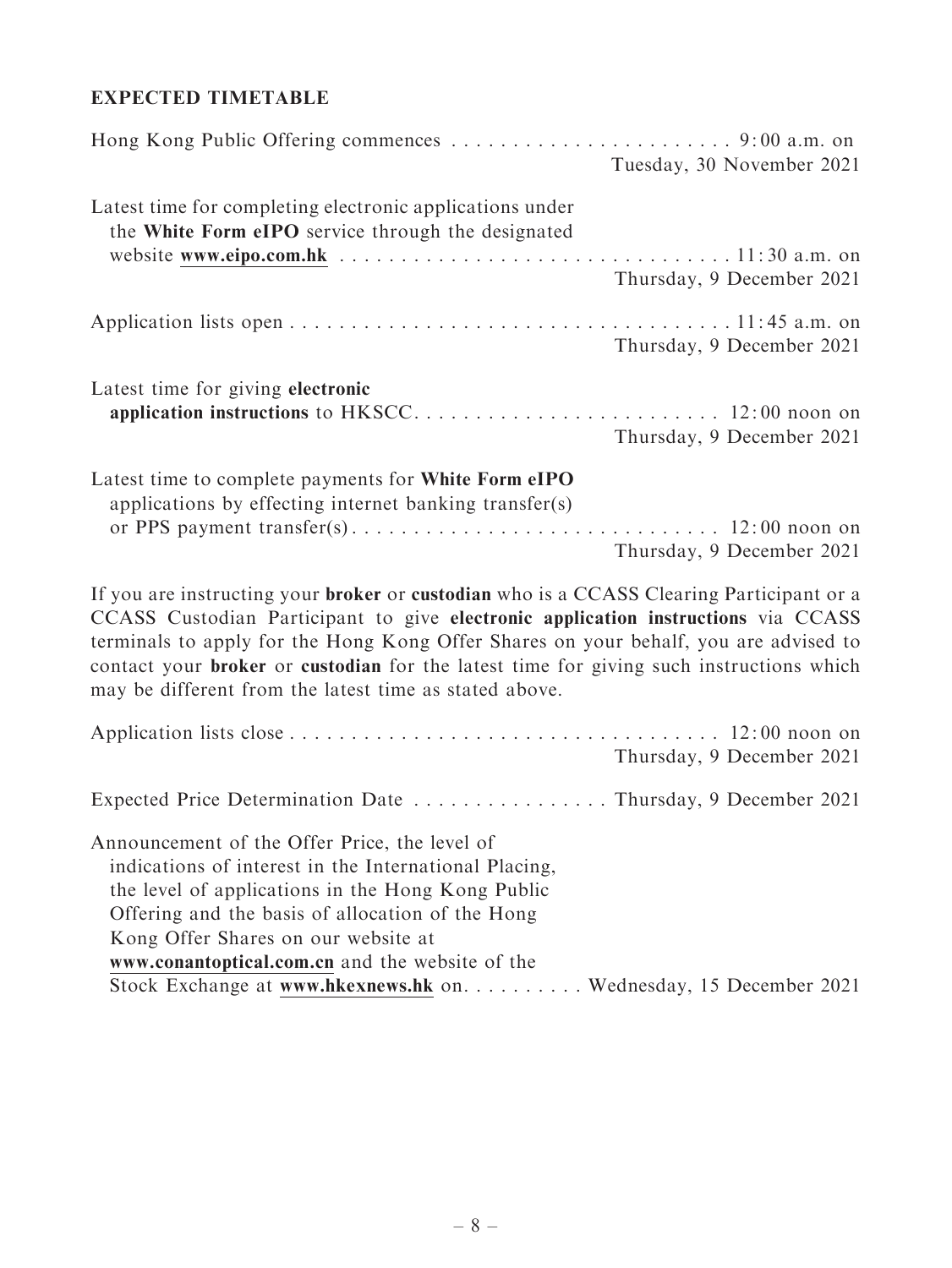Results of allocations in the Hong Kong Public Offering (with successful applicants' identification document numbers, or business registration numbers where appropriate) to be available through a variety of channels (See ''How to Apply for Hong Kong Offer Shares – 11. Publication of Results'' of the Prospectus) including:

|     | (1) in the announcement to be posted on our website                                                                                                                                                                                                                                                                              |                              |
|-----|----------------------------------------------------------------------------------------------------------------------------------------------------------------------------------------------------------------------------------------------------------------------------------------------------------------------------------|------------------------------|
|     | at www.conantoptical.com.cn and the website                                                                                                                                                                                                                                                                                      |                              |
|     | of the Stock Exchange                                                                                                                                                                                                                                                                                                            |                              |
|     | at www.hkexnews.hk from Wednesday, 15 December 2021                                                                                                                                                                                                                                                                              |                              |
| (2) | Results of allocations in the Hong Kong Public Offering<br>will be available at www.iporesults.com.hk<br>(alternatively: English https://www.eipo.com.hk/en/Allotment;                                                                                                                                                           |                              |
|     | Chinese https://www.eipo.com.hk/zh-hk/Allotment)                                                                                                                                                                                                                                                                                 |                              |
|     |                                                                                                                                                                                                                                                                                                                                  |                              |
|     |                                                                                                                                                                                                                                                                                                                                  | Wednesday, 15 December 2021  |
|     |                                                                                                                                                                                                                                                                                                                                  | to $12:00$ midnight on       |
|     |                                                                                                                                                                                                                                                                                                                                  | Tuesday, 21 December 2021    |
|     | (3) From the allocation results telephone enquiry line<br>by calling $+852$ 2862 8555 between                                                                                                                                                                                                                                    |                              |
|     | 9:00 a.m. and 6:00 p.m. on Wednesday, 15 December 2021                                                                                                                                                                                                                                                                           |                              |
|     |                                                                                                                                                                                                                                                                                                                                  | Thursday, 16 December 2021   |
|     |                                                                                                                                                                                                                                                                                                                                  | Friday, 17 December 2021 and |
|     |                                                                                                                                                                                                                                                                                                                                  | Monday, 20 December 2021     |
|     | H Share certificates in respect of wholly or partially<br>successful applications under the Hong Kong Public<br>Offering to be dispatched/collected or deposited into                                                                                                                                                            |                              |
|     |                                                                                                                                                                                                                                                                                                                                  |                              |
|     | White Form e-Refund payment instructions/refund<br>cheques in respect of wholly or partially successful if<br>the final Offer Price is less than the price payable on<br>application (if applicable) or wholly or partially<br>unsuccessful applications under the Hong Kong<br>Public Offering to be dispatched/collected on or |                              |
|     |                                                                                                                                                                                                                                                                                                                                  |                              |
|     |                                                                                                                                                                                                                                                                                                                                  |                              |
|     | Dealings in H Shares on the Main Board of the Stock                                                                                                                                                                                                                                                                              |                              |
|     | Exchange expected to commence at 9:00 a.m. on Thursday, 16 December 2021                                                                                                                                                                                                                                                         |                              |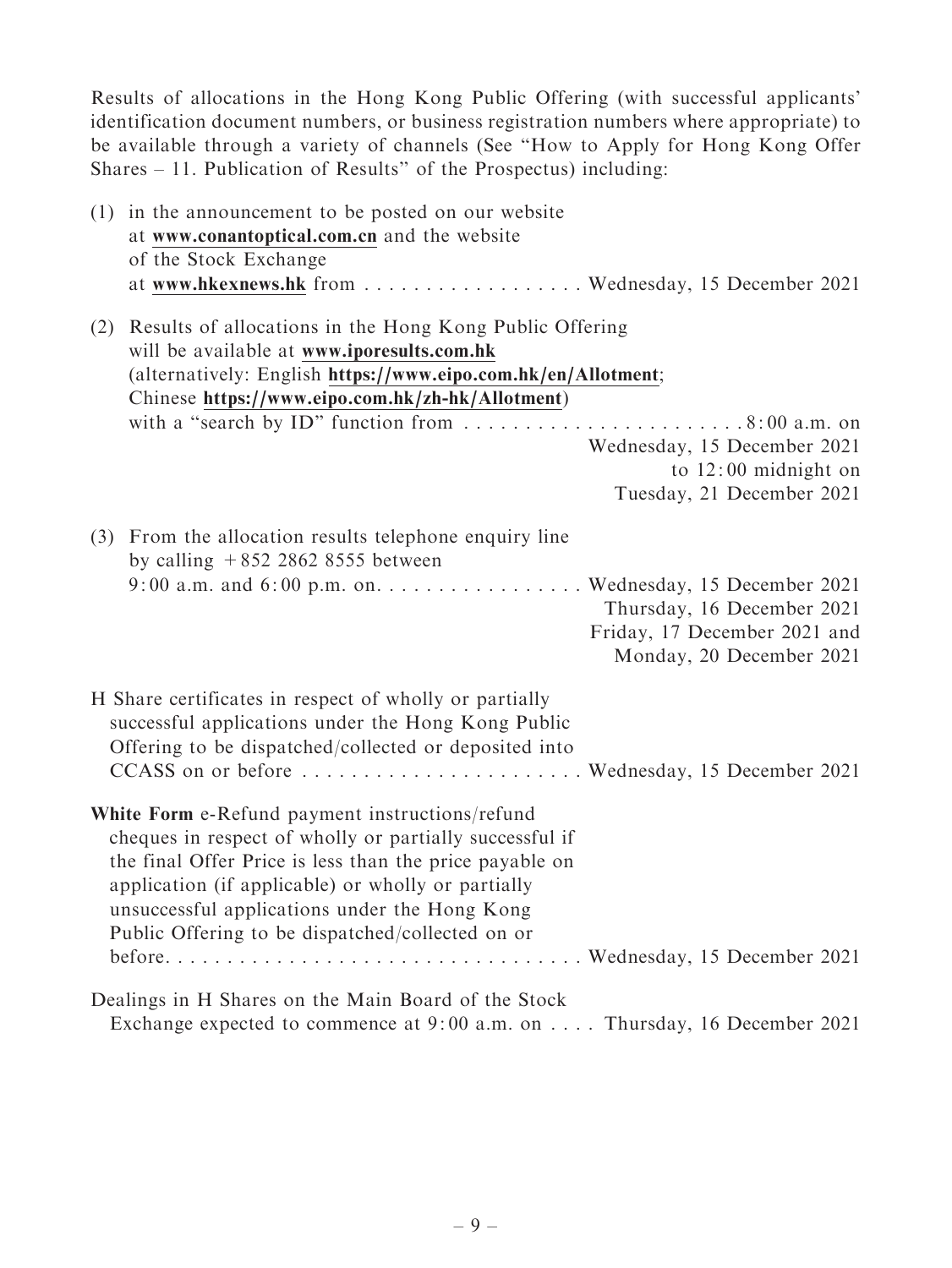The application for the Hong Kong Offer Shares will commence on Tuesday, 30 November 2021 through Thursday, 9 December 2021. Such time period is longer than the normal market practice of four days. The application monies (including brokerage, SFC transaction levy and Stock Exchange trading fee) will be held by the receiving bank on behalf of the Company and the refund monies, if any, will be returned to the applicant(s) without interest on Wednesday, 15 December 2021. Investors should be aware that the dealings in the H Shares on the Stock Exchange are expected to commence on Thursday, 16 December 2021.

Note: All dates and times refer to Hong Kong local time, except as otherwise stated.

### SETTLEMENT

Subject to the granting of the approval for listing of, and permission to deal in, the H Shares on the Stock Exchange and our Company's compliance with the stock admission requirements of HKSCC, the H Shares will be accepted as eligible securities by HKSCC for deposit, clearance and settlement in CCASS with effect from the Listing Date or such other date as may be determined by HKSCC. Settlement of transactions between participants of the Stock Exchange is required to take place in CCASS on the second settlement day after any trading day. All activities under CCASS are subject to the General Rules of CCASS and CCASS Operational Procedures in effect from time to time. Investors should seek the advice of their stockbrokers or other professional advisers for details of the settlement arrangement as such arrangements may affect their rights and interests. All necessary arrangements have been made to enable the H Shares to be admitted into CCASS.

### ELECTRONIC APPLICATION CHANNELS

### White Form eIPO

You may submit your application to the White Form eIPO Service Provider through the designated website at www.eipo.com.hk (24 hours daily, except on the last application day) from 9: 00 a.m. on Tuesday, 30 November 2021 until 11: 30 a.m. on Thursday, 9 December 2021 and the latest time for completing full payment of application monies in respect of such applications will be 12: 00 noon on Thursday, 9 December 2021 or such later date as described in the section headed ''How to Apply for Hong Kong Offer Shares — 10. Effect of Bad Weather and/or Extreme Conditions on the Opening of the Application Lists'' in the Prospectus.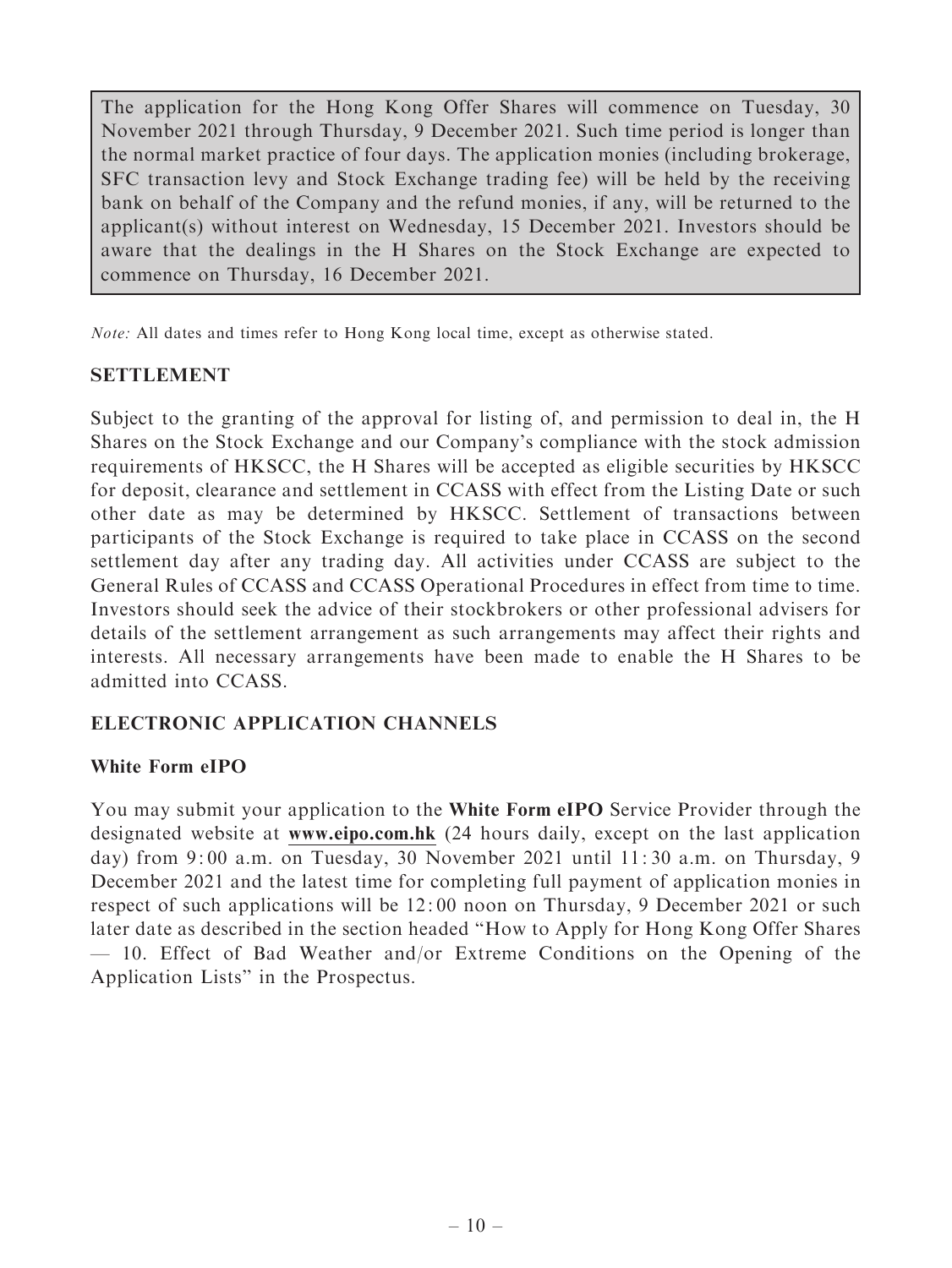## $CCASS EIPO<sup>(1)</sup>$

CCASS Clearing/Custodian Participants can input electronic application instructions at the following times on the following dates:

| Tuesday, 30 November 2021  | $\overline{\phantom{a}}$ | $9:00$ a.m. to $8:30$ p.m. |
|----------------------------|--------------------------|----------------------------|
| Wednesday, 1 December 2021 | $\overline{\phantom{m}}$ | $8:00$ a.m. to $8:30$ p.m. |
| Thursday, 2 December 2021  | $\overline{\phantom{m}}$ | $8:00$ a.m. to $8:30$ p.m. |
| Friday, 3 December 2021    | $\overline{\phantom{m}}$ | $8:00$ a.m. to $8:30$ p.m. |
| Monday, 6 December 2021    | $\overline{\phantom{a}}$ | $8:00$ a.m. to $8:30$ p.m. |
| Tuesday, 7 December 2021   | $\overline{\phantom{a}}$ | $8:00$ a.m. to $8:30$ p.m. |
| Wednesday, 8 December 2021 | $\overline{\phantom{m}}$ | $8:00$ a.m. to $8:30$ p.m. |
| Thursday, 9 December 2021  | $\overline{\phantom{a}}$ | 8:00 a.m. to 12:00 noon    |
|                            |                          |                            |

CCASS Investor Participants can input electronic application instructions from 9: 00 a.m. on Tuesday, 30 November 2021 until 12: 00 noon on Thursday, 9 December 2021 (24 hours daily, except on Thursday, 9 December 2021, the last application day).

The latest time for inputting your **electronic application instructions** will be 12:00 noon on Thursday, 9 December 2021, the last application day or such later time as described in the paragraph headed ''How to Apply for Hong Kong Offer Shares — 10. Effect of Bad Weather and/or Extreme Conditions on the Opening of the Application Lists" in the Prospectus.

Note:

(1) These times are subject to change as HKSCC may determine from time to time with prior notification to CCASS Clearing/Custodian Participants and/or CCASS Investor Participants.

If you are instructing your broker or custodian who is a CCASS Clearing Participant or a CCASS Custodian Participant to give electronic application instructions via CCASS terminals to apply for the Hong Kong Offer Shares on your behalf, you are advised to contact your broker or custodian for the latest time for giving such instructions which may be different from the latest time as stated above.

The application monies (including the brokerage, SFC transaction levy and the Stock Exchange trading fee) will be held by the receiving bank and on behalf of the Company after the closing of the application lists and the refund monies, if any, will be returned to the applicants without interest on or before Wednesday, 15 December 2021.

Please refer to the sections headed ''Structure and Conditions of the Global Offering'' and ''How to Apply for Hong Kong Offer Shares'' of the Prospectus for details of the conditions and procedures of the Hong Kong Public Offering.

Application for the Hong Kong Offer Shares will only be considered on the basis of the terms and conditions set out in the Prospectus, the GREEN Application Form and the designated website (www.eipo.com.hk) for White Form eIPO.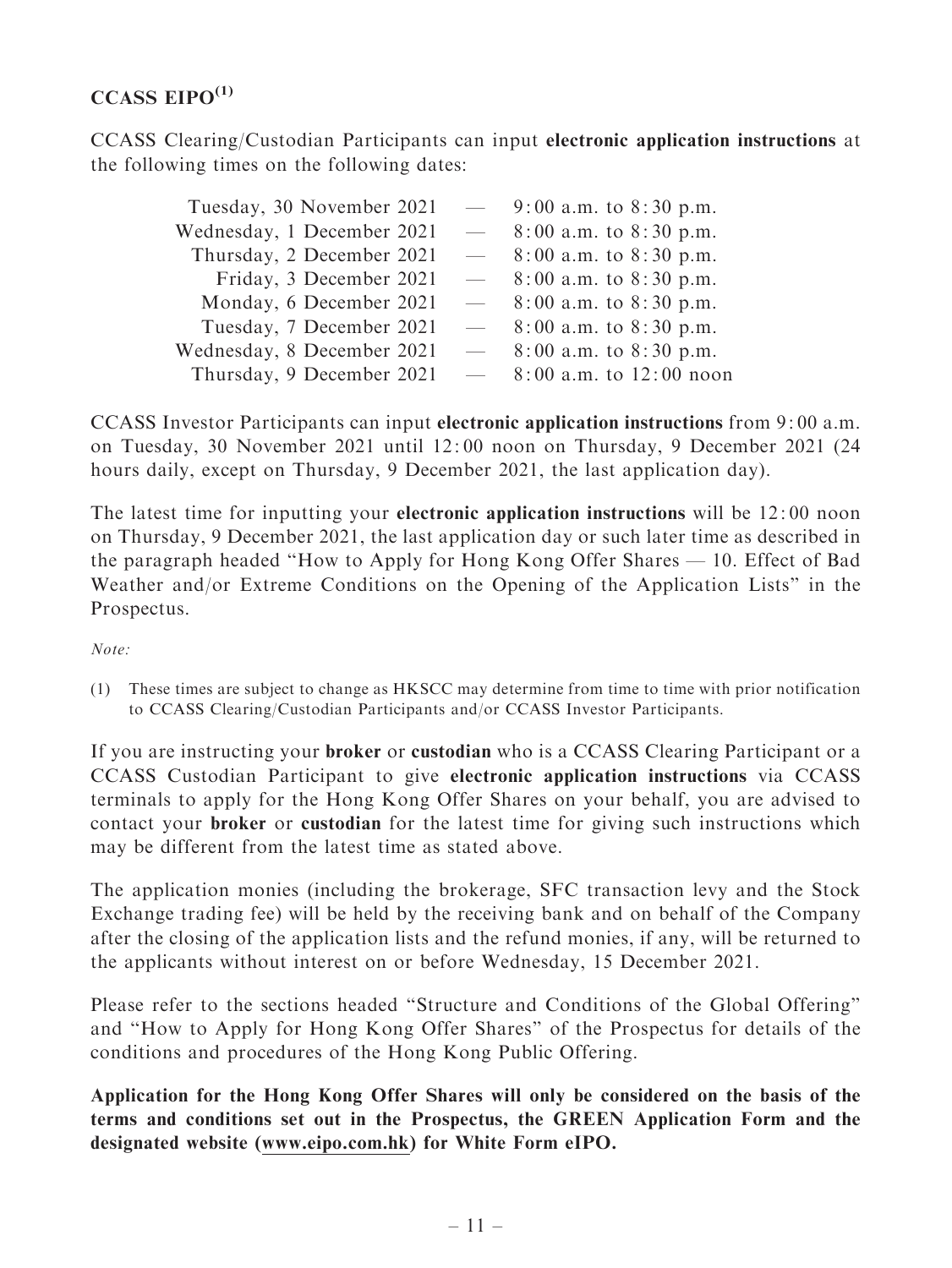## PUBLICATION OF RESULTS

We expect to announce the final Offer Price, the level of indications of interest in the International Placing, the level of applications in the Hong Kong Public Offering and the basis of allocation of the Hong Kong Offer Shares on Wednesday, 15 December 2021 on our website at www.conantoptical.com.cn and the website of the Stock Exchange at www.hkexnews.hk.

The results of allocations and the Hong Kong identity card/passport/Hong Kong business registration numbers of successful applicants (where applicable) under the Hong Kong Public Offering will be available through a variety of channels at the times and dates and in the manner specified in the section headed ''How to Apply for Hong Kong Offer Shares — 11. Publication of Results'' in the Prospectus.

If an application is rejected, not accepted or accepted in part only, or if the Offer Price as finally determined is less than the maximum Offer Price of HK\$6.10 per Offer Share (excluding brokerage, SFC transaction levy and the Stock Exchange trading fee thereon), or if the conditions of the Hong Kong Public Offering are not fulfilled in accordance with ''Structure and Conditions of the Global Offering — Conditions of the Global Offering'' in the Prospectus or if any application is revoked, the application monies, or the appropriate portion thereof, together with the related brokerage, SFC transaction levy and the Stock Exchange trading fee, will be refunded, without interest or the cheque or banker's cashier order will not be cleared.

No temporary documents of title will be issued in respect of the H Shares and no receipt will be issued for sums paid on application. Share certificates will only become valid at 8: 00 a.m. on Thursday, 16 December 2021 (Hong Kong time) provided that the Global Offering has become unconditional and the right of termination described in the section headed ''Underwriting — Underwriting Arrangements and Expenses — Hong Kong Underwriting Agreement — Grounds of Termination'' in the Prospectus has not been exercised.